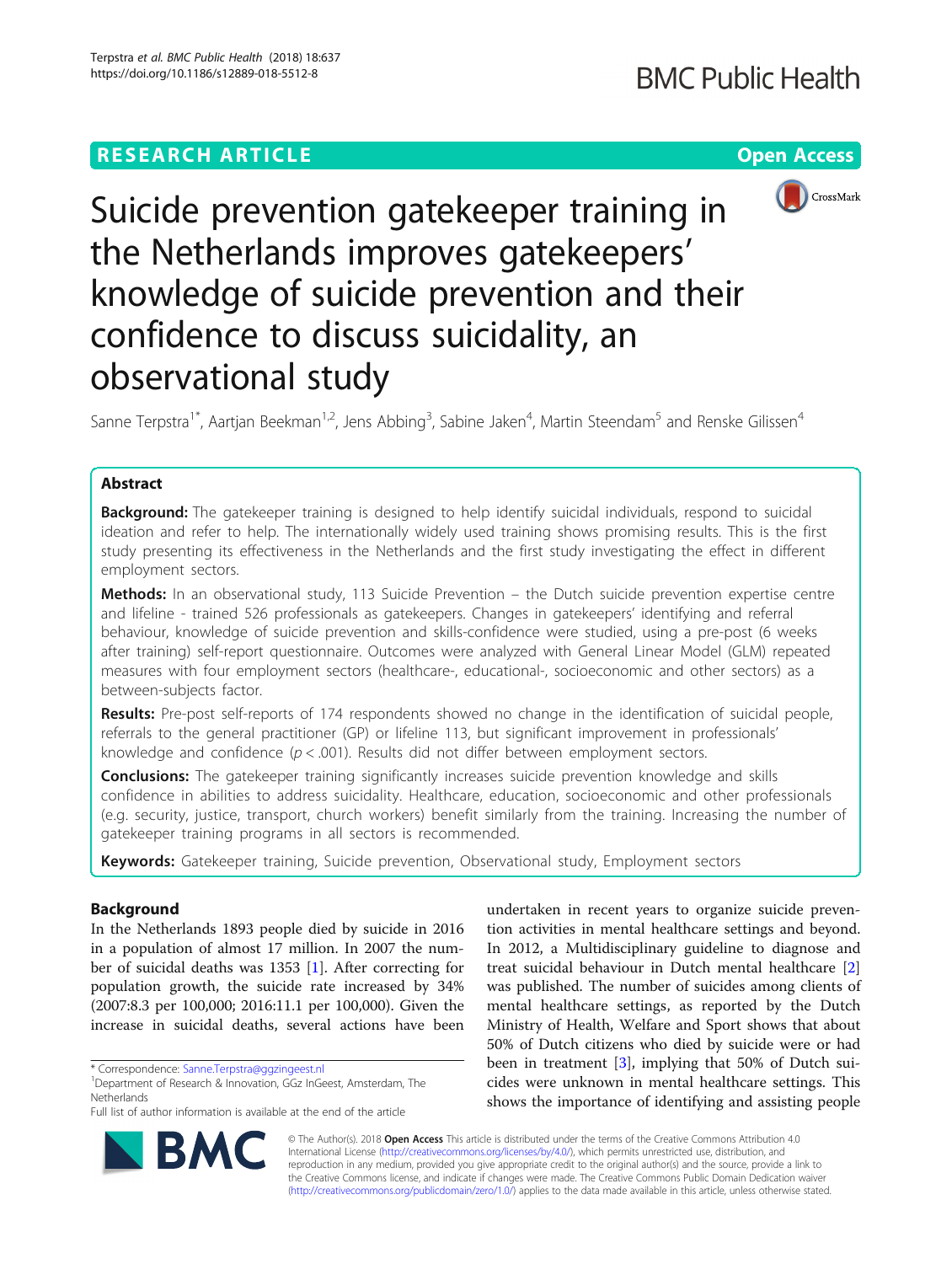with suicidal ideation in healthcare but also within community settings such as schools, volunteer organizations or social services.

The Dutch suicide prevention expertise organization, 113 Suicide Prevention, provides a telephonic and digital 'lifeline' for anonymous help. In 2013 the organization launched a National Agenda on suicide prevention with the support of the Dutch Ministry of Health. Effectuation and evaluation of the National Agenda was carried out by 113 in close collaboration with social community organizations and the national railway company (ProRail). The common goal was to contribute to a decrease in Dutch suicide rates by initiating and encouraging the realization of suicide prevention policies and other preventive activities. As there is a general consensus that the pathways to suicidality consist of a multiple factors [\[4,](#page-6-0) [5](#page-6-0)], the Agenda was directed at five domains: (mental) healthcare, (social) media, education, the socioeconomic and transport sector. One of the important actions undertaken was disseminating gatekeeper trainings in community settings such as schools, GP offices and social services.

Acknowledgment for the National Agenda initiative comes from the World Health Organization (WHO), recommending multiple level interventions in community environments in its report Preventing Suicide: a Global Imperative [[6\]](#page-6-0). Some multi-level interventions on suicide prevention have been extensively studied and show promising results  $[7-15]$  $[7-15]$  $[7-15]$ . A desirable effect of gatekeeper trainings as part of such a program can be found in several studies  $[11, 16–19]$  $[11, 16–19]$  $[11, 16–19]$  $[11, 16–19]$  $[11, 16–19]$  $[11, 16–19]$ , showing a progressive reduction in suicide rates in the intervention communities. The effects of the training itself though, are difficult to discern since they were part of these multilayered intervention programs. Nevertheless, besides multi-level actions, the gatekeeper training as a standalone strategy seems to bring about positive results as well [\[20](#page-6-0)–[22\]](#page-6-0), apart from resident assistants in a randomized controlled trial who showed no effects on intervention behaviour [\[23](#page-6-0)] after a 1-h gatekeeper training.

In most studies, knowledge improvement is a convincing outcome of the gatekeeper training  $[16, 24-29]$  $[16, 24-29]$  $[16, 24-29]$  $[16, 24-29]$  $[16, 24-29]$  $[16, 24-29]$  as well as improved self-efficacy [[25,](#page-6-0) [28](#page-6-0), [30,](#page-6-0) [31](#page-6-0)] and confidence to act when in contact with a suicidal person [[16](#page-6-0), [24,](#page-6-0) [27](#page-6-0), [32\]](#page-6-0). Furthermore, gatekeeper training seems beneficial in referring youth to appropriate services, especially within school-based settings [[33,](#page-6-0) [34](#page-6-0)]. The improved self-efficacy found in Chauliacs controlled study resulted in significantly more referrals to psychologists [[24\]](#page-6-0). On the other hand, four uncontrolled studies found that participants with higher pre-training intentions to help, were more likely to actually reach out to a person in a suicidal crisis and showed a decline in referral behaviour [\[26\]](#page-6-0). Heightened awareness of suicidal signs is another goal targeted by most gatekeeper trainings.

Tsai's randomized controlled trial showed that nurses' recognition of signs significantly increased [[35](#page-6-0)]. Also for clergy, after attending a gatekeeper training their knowledge, among other factors, improved and contributed to better prediction of high risk individuals [\[36](#page-6-0)].

Despite differences in training methodology, duration, content and target group, the general goal of gatekeeper training is to learn how to respond to a suicidal person by starting a "caring dialogue" [\[37](#page-6-0)] and "open the gates" [[26,](#page-6-0) [38\]](#page-6-0) to further help when needed, for example by referring to a mental healthcare professional [[39\]](#page-6-0). Still, while gatekeeper training is a frequently used and widely assessed intervention, various studies suggest gatekeeper training programs for preventing suicide need more thorough study to determine their ultimate effectiveness [[15,](#page-6-0) [16,](#page-6-0) [39,](#page-6-0) [40](#page-6-0)].

This is the first Dutch study on the effectiveness of gatekeeper training in the Netherlands. Firstly, to explore the effect of gatekeeper training content on participants in the Netherlands, but also to study to what extent sectors differ in the reception of suicide prevention training and thus gain insight into the potential of the employment sectors to suicide prevention.

### Gatekeeper training in the Netherlands

The gatekeeper training frequently referred to is based on the method of Question, Persuade, Refer (QPR) and was originally set up as a mental health intervention for those in a suicidal emergency [\[37](#page-6-0)]. Gatekeeper training is usually given to either designated professionals (such as counselors and GPs) specialized in helping people in crisis or to community members with facilitating jobs, not trained in dealing with a potential mental healthcare crisis (such as educational staff)  $[38]$ . These community workers can play a crucial role in responding to suicidality because they are likely to meet a diversity of people, including people who do not seek mental help themselves. In particular, employees in unemployment benefit agencies and social services have a higher probability of interacting with suicidal clients at their workplace [[41](#page-6-0)].

In 2008 the gatekeeper training was tailored for application in the Netherlands [[42](#page-6-0)]. Since then, a variety of professionals have been trained, such as teachers, clergymen, police-officers, social workers, general practitioners and bailiffs. In 2014 the gatekeeper training program was handed over to 113 Suicide Prevention for further dissemination.

The Dutch gatekeeper training program is designed as skills training with a duration of four hours and is based on the QPR principles [\[43\]](#page-6-0). It consists of four main parts: (i) introduction, (ii) theoretical background, (iii) role-plays and (iv) referral pathways. In the introduction, the topic of suicide is explored and attendees share their experiences. The theoretical background focuses on the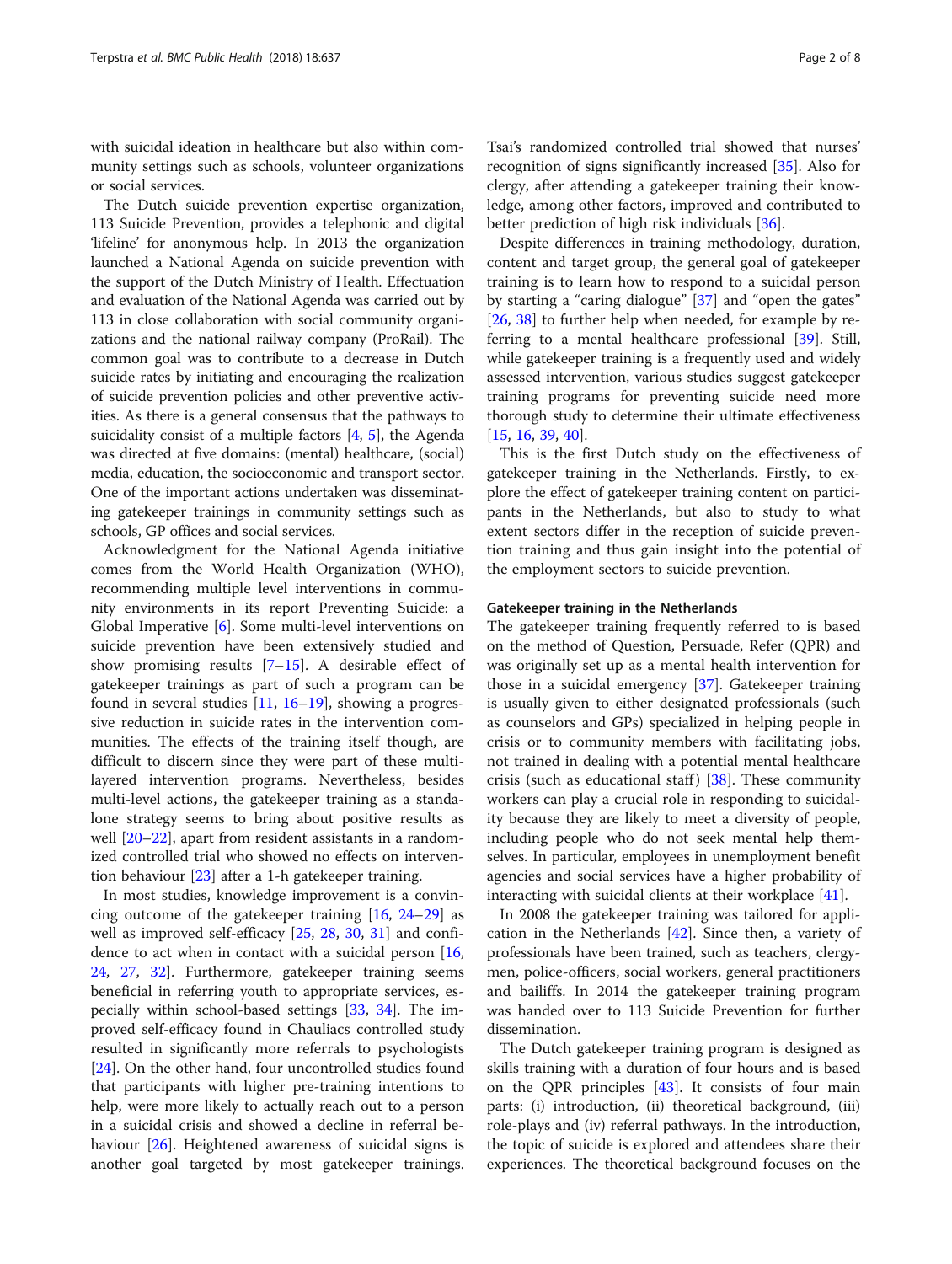epidemiology of suicide, risk factors and possible causes, and stresses the global consensus of experts that talking about suicidal ideation can help to prevent suicide. After this, role-plays are performed by trainees and are repeated three times in order to deepen the skills and consolidate the trainees' confidence. Finally, there is a plenary discussion on the best routes for referral and further help.

Each training is administered by two trainers. In the time period corresponding with this study (January 2015 until July 2016) 113 Suicide Prevention worked with approximately 20 gatekeeper trainers. Almost half of them had conducted this training several times before. Trainers were employed by mental healthcare institutions, or were selected at the start of 2015 after an application procedure. They received a two-day train-thetrainer program, identical to that of the experienced trainers. Some trainers worked in mental or public healthcare, some were trainers by profession but had no experience in healthcare or with suicide prevention. The trainers trained in pairs, and pairs varied per training.

So far, in the Netherlands no studies have been conducted on the effects of gatekeeper training on suicide prevention. This study aims to fill that gap. Not only will it (1) determine the short-term effectiveness of the gatekeeper training program on individual participants in terms of a) identifying and referral behaviour; b) knowledge of suicide prevention; and c) confidence in the ability to have a dialogue about suicidality with a person with suicidal ideation. It also aims to (2) ascertain whether the training has different outcomes for different employment sectors. To our knowledge, comparison of multiple sectors in one study has not been conducted previously. Healthcare professionals might benefit less from the gatekeeper training than staff from the educational sector, the socioeconomic sector or other employment sectors, due to their prior education and thus higher pre-test abilities. As a consequence, these professionals may already be more familiar and thus more at ease discussing difficult health issues.

## Method

### Participants and procedure

One hundred thirteen Suicide Prevention contacted organizations within different employment sectors to offer the gatekeeper training. From these organizations, employees volunteered to participate in the training. The training program of 113 Suicide Prevention accepted a maximum of 16 and a minimum of 10 participants per training. From January 2015 until July 2016 113 Suicide Prevention trainers carried out 42 gatekeeper trainings (2015:23; 2016:19) and trained 526 individuals (2015:  $n = 305$ ; 2016:  $n = 221$ ).

On entering the training facilities, participants were asked to fill in a questionnaire (t0), prior to the start of the training. Participants who arrived on time  $(N = 502)$ filled in this baseline questionnaire (t0). Approximately 6 weeks after baseline, 113 Suicide Prevention sent the same questionnaire by email for follow-up (t1). When no response was received, 113 sent a digital reminder. Of all baseline responders, 174 filled in the onlinesurvey post-training (response rate 34.7%). Responders did not differ from nonresponders on their pretraining scores:  $t_{\text{identitying}}$  (497) = -1.28, p = .20;  $t_{\text{refer}}$ ralGP  $(498) = -1.45$ ,  $p = .15$ ;  $t_{referrall13}$   $(208.379) = 1.22$ ,  $p = .23$ ;  $t_{knowledge}$  (470) = 0.29,  $p = .77$ ;  $t_{confidence}$  (481)  $=$   $-$  0.65,  $p = .52$ .

Of all responding participants, 49 worked in the educational sector, 70 in the healthcare sector, 32 were employed in the socioeconomic sector and 23 in other sectors like security and justice, transport or churches and mosques. When comparing responders and nonresponders per sector, an equal proportion worked in the education sector (28.2% vs 24.4%), healthcare sector (40. 2% vs 40.9%), socioeconomic sector (18.4% vs 22.3%) and other employment sectors (13.2% vs 12.5%).

### Measures

Prior to the training, participants were asked to fill in the date of training, name, email address and profession or professional organization. Furthermore, the questionnaires pre- and post-training consisted of a subset of ten questions (Additional file [1](#page-5-0)), derived from previously validated questionnaires. The subset was partially adopted from an original gatekeeper training survey [[29\]](#page-6-0), designed to study the effect of a QPR training amongst secondary school staff using a group-based randomized trial. Added to the items on knowledge were three survey questions assessing confidence on talking about suicide by healthcare staff, used in a cluster randomized controlled trial [[44\]](#page-7-0) and an empirical assessment and treatment study [\[45\]](#page-7-0). The impact of the gatekeeper training was analyzed for identifying people at risk of suicide, referral to GP, referral to 113 Suicide Prevention, knowledge and confidence.

### Analyses

Because each participant had been measured on two occasions (before and approximately six weeks after the gatekeeper training) on the same questionnaire, a GLM Repeated Measures was conducted to reveal if the training improved their identifying (question 1) and referral behaviour (question 2 and 3), their knowledge on suicide prevention (sumscore of questions 4–7) and their confidence in their abilities (sumscore of questions 8–10; research question 1). The last item in the confidence questions (I hesitate to ask someone if he/she is suicidal)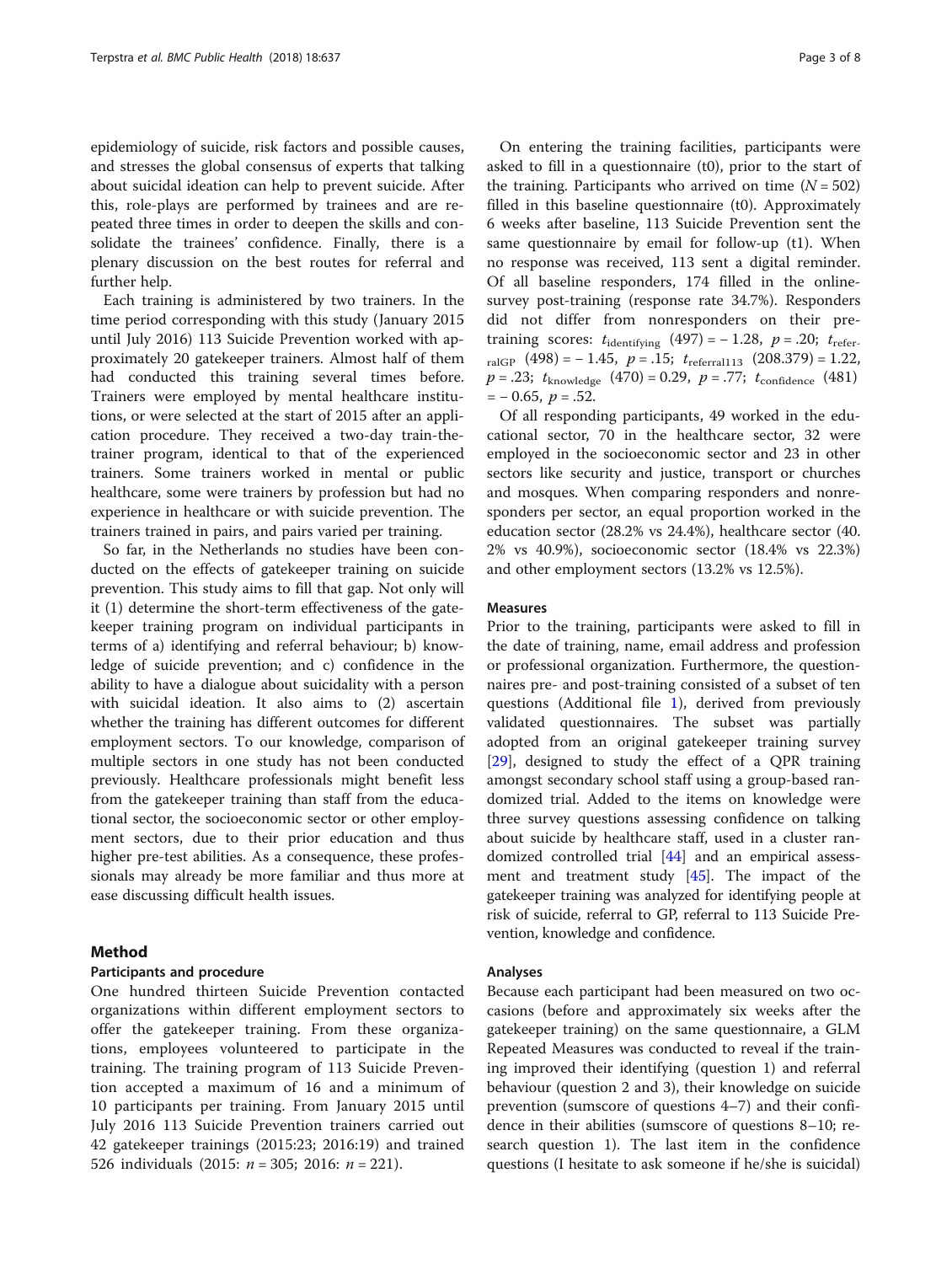was recoded so that a high score represents less hesitation to ask clients about suicidality.

To compare the training effects for participants from different sectors (research question 2), employment sector was entered as a between-subjects factor in the repeated measures analysis. Participants were categorized into four different employment sectors. The following sectors were distinguished: (1) education (student career counselors, teachers, student psychologists, school social workers); (2) healthcare (mental healthcare professionals, GPs, social workers, social community teams, first aid workers); (3) socioeconomic sector (bailiffs, vocational experts, bank employees, insurance doctors, debt counselors and administrators); (4) other (security, justice, transport, church workers, imams etc). All analyses were performed using SPSS 24.0.

### Results

Five hundred two participants filled in the questionnaire at pre-training and 174 at post-training (Response rate 35%). Response rates between different sectors varied between 30 and 38% (Table 1).

Table 2 provides an overview of the pre- and posttraining mean scores for each item of the questionnaire. None of the three items about identifying and referral behaviour differed significantly after training compared to before. Thus, the number of suicidal people that were spoken to by participants, the number of people that were referred to a GP or to 113 Suicide Prevention by participants, did not change after training. However, the training had highly significant positive effects  $(p < .001)$  on the items of knowledge and confidence, demonstrating that after being trained, participants had more knowledge about suicide and felt more equipped to talk to suicidal people and to refer them to appropriate sources for help. The standardized effect sizes (Cohen's d) were − 0.03 (95% CI -0.32 to 0.26) for Identifying, − 0.14 (− 0.36 to 0.12) for Referral to GP,  $0.23$  (− 0.13 to 0.43) for Referral to 113, 1.17 (0.83 to 1.59) for Knowledge, and 0.74 (0.43 to 1.09) for Confidence.

Mean scores on pre- and post-training items per employment sector are presented in Table [3.](#page-4-0) The repeated measures ANOVA with employment sector as a between

Table 1 Characteristics of the study population

| Sector           | Ν<br>Pre-training | Ν<br>Post-training | Response rate (%) |
|------------------|-------------------|--------------------|-------------------|
| <b>Education</b> | 129               | 49                 | 38                |
| Healthcare       | 204               | 70                 | 34                |
| Socioeconomic    | 105               | 32                 | 30                |
| Other            | 64                | 23                 | 36                |
| Total            | 502               | 174                | 35                |

Table 2 Comparison between pre-and post-training results per item

| Item               | Pre-training (T0) | Post-training (T1) | F         |
|--------------------|-------------------|--------------------|-----------|
|                    | Mean(SD)          | Mean(SD)           |           |
| 1. Identifying     | 1.23(1.86)        | 1.17(1.84)         | 0.36      |
| 2. Referral to GP  | 0.88(1.65)        | 0.67(1.38)         | 3.89      |
| 3. Referral to 113 | 0.27(1.29)        | 0.68(2.23)         | 1.27      |
| 4. Knowledge       | 11.49(2.69)       | 14.30(2.11)        | 187.83*** |
| 5. Confidence      | 9.54(2.25)        | 11.08(1.93)        | 84.44***  |
| *** $p < .001$     |                   |                    |           |

subjects variable showed no interaction effect between employment sector and item scores pre- and post-training  $(F_{\text{identifying}}(3, 150) = 0.39, p > 0.05; F_{\text{referralGP}}(3, 150) = 0.75,$  $p > .05$ ; F<sub>referral113</sub>(3, 150) = 1.11,  $p > .05$ ; F<sub>knowledge</sub>(3, 150)  $= 1.02, p > .05; F<sub>confidence</sub>(3, 150) = 1.01, p > .05$ .

To examine whether the employment sectors started off the same at baseline, post hoc tests using the Bonferroni correction [\[46\]](#page-7-0) revealed that participants working in the healthcare sector reported a significantly higher number of people with suicidal thoughts they had identified preand post-training, compared to the other employment sectors ( $p < .001$ ), and rated themselves as having more baseline knowledge and confidence compared to participants working in the socioeconomic sector  $(p=.001)$ . Therefore, we can conclude that while participants working in the mental healthcare sector often rate themselves higher, the effect of a gatekeeper training program does not depend on the sector that participants work in and elicits a statistically significant improvement in participants' knowledge and in their confidence in abilities to address suicide.

### **Discussion**

This study was conducted to evaluate the effect of a suicide prevention gatekeeper training in the Netherlands among education professionals (student career counselors, teachers, student psychologists, school social workers), designated healthcare professionals (mental healthcare professionals, GPs, social community teams, first aid workers), employees in the socioeconomic sector (bailiffs, vocational experts, bank employees, insurance doctors, debt counselors and administrators) and other professionals (security, justice, transport, church workers, imams).

The results confirm that the training was effective in all employment sectors in improving participants' knowledge on suicide and addressing suicidality, and in their self-confidence to conduct a dialogue on suicide and suicidal thoughts. Six weeks after the gatekeeper training, all participants benefitted significantly from the training on these topics. These outcomes are consistent with other studies on gatekeeper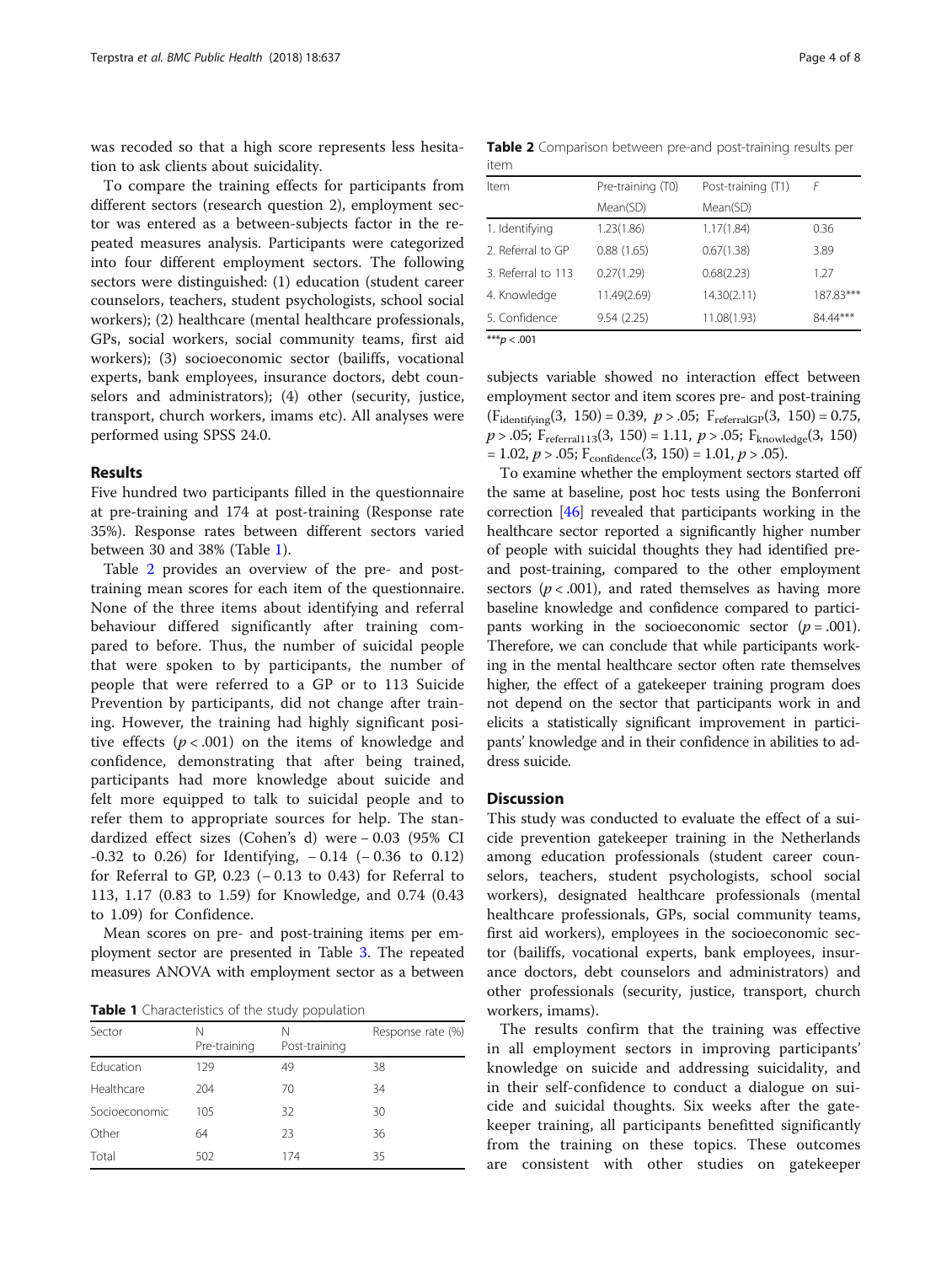|                 | Sector       |              |              |              |                |              |              |              |  |
|-----------------|--------------|--------------|--------------|--------------|----------------|--------------|--------------|--------------|--|
|                 | Educa tion   |              | Health care  |              | Socio-economic |              | Other        |              |  |
| Item            | T0 Mean (SD) | Mean (SD)    | T0 Mean (SD) | [1 Mean (SD) | T0 Mean (SD)   | T1 Mean (SD) | T0 Mean (SD) | T1 Mean (SD) |  |
| 1. Identifying  | 0.84(1.11)   | 0.91(1.21)   | 2.10(2.46)   | 1.97 (2.30)  | 0.38(0.62)     | 0.45(1.35)   | 0.58(0.77)   | 0.21(0.42)   |  |
| 2. Referral GP  | 1.30 (2.40)  | 0.95(1.40)   | 0.78(1.13)   | 0.79(1.68)   | 0.62(1.43)     | 0.21(0.68)   | 0.68(1.34)   | 0.32(0.75)   |  |
| 3. Referral 113 | 0.07(0.26)   | 0.72(1.05)   | 0.35(1.48)   | 0.92(3.27)   | 0.07(0.37)     | 0.38(1.05)   | 0.74(2.42)   | 0.21(0.71)   |  |
| 4. Knowledge    | 11.65(2.43)  | 14.44 (1.88) | 12.19 (2.32) | 14.87 (1.72) | 10.00 (2.79)   | 13.41 (2.24) | 11.11 (3.38) | 13.42 (2.85) |  |
| 5. Confidence   | 9.30(2.36)   | 11.14 (1.81) | 10.33 (1.95) | 11.56 (1.93) | 8.59(2.03)     | 10.17 (1.85) | 8.89 (2.51)  | 10.74 (1.91) |  |

<span id="page-4-0"></span>Table 3 Pre- and post-training mean scores per employment sector

training effects, showing primarily increased knowledge and self-confidence [\[16](#page-6-0), [24](#page-6-0)–[32\]](#page-6-0).

With regard to our second research aim - the results from the different sectors of employment - we hypothesized that healthcare staff might be more equipped with knowledge and confidence before attending the training and consequently might have fewer benefits from the training. Indeed, participants working in the healthcare sector rate themselves as having more knowledge and confidence at baseline, compared to participants working in the socioeconomic sector. Also they score higher on identifying suicidality than participants from other sectors at baseline. Surprisingly, at follow-up all participants in all sectors self-report comparable positive results on knowledge and confidence, regardless whether they were educated in healthcare or not. In other words, professionals from various backgrounds all benefited similarly from the gatekeeper training.

Unexpectedly, no effect was found on the number of referrals to either the general practitioner or the lifeline of 113. This outcome is rather disappointing as the gatekeeper training was designed with the goal to address people with suicidal ideation and refer them to appropriate help resources. By training community gatekeepers we expected more suicidal people to be guided towards a help provider in their close vicinity, preferably their general practitioner. In addition, we estimated that 113 would become better known as a source for help by offering the training program, resulting in an increase in referrals to its services.

One way to interpret the significantly positive effect on knowledge and confidence on the one hand and the lack of effect on identifying and referral on the other, is the design of the questionnaire. It combines heterogeneous items, so the outcomes are likely to vary. It can be assumed that participants of the gatekeeper training were continuously exposed to knowledge about suicide and were encouraged to deal with the topic. Taking this into account, it is not surprising that knowledge and confidence items achieve a proximal effect, which we see in our results. On the other hand, questions about identification and referral relate to more distal effects and

therefore are less likely to be found in the short period of time (about 6 weeks) between baseline and follow-up.

Another reason that no effect in referral behaviour was found can be due to the greatly diminished group of respondents at follow-up compared to baseline. The group that completed both questionnaires  $(N = 174)$  did not differ in baseline results from the group that completed only the baseline questionnaire  $(N = 328)$ . In addition, all responders and nonresponders were evenly divided between included sectors: education sector (28. 2% vs 24.4%), healthcare sector (40.2 vs 40.9), socioeconomic sector (18.4 vs 22.3) and other employment sectors (13.2 vs 12.5). This means that there was no differential non-response and we can rule out any disproportionate difference between responses per sectors.

Yet, the response rate of 35% at the digital follow-up survey (t1) is a manifest limitation of this study. The low percentage might be ascribed to the different ways we presented the T0 and T1 forms. T0 was handed out at the entrance to the training facilities, where all participants were asked to fill in the questionnaire right at the start of the training program. The T1 form was sent to the trainees by email. Even when sent a digital reminder to fill in the follow-up, the response numbers remained low.

A contextual explanation for the lack of effect found in referrals, could be that the gatekeepers did not have proper access to 113, a GP nearby or other help resources. It is plausible that good access to (formal or informal) help will raise the rate of referrals by gatekeepers [\[29](#page-6-0)]. Another possibility is that gatekeepers still felt uncomfortable about speaking extensively about suicidality, so their self-reported confidence did not lead to actual behavioural change.

At the same time, most professionals do not often meet a suicidal client; increased post-training effects on this item perhaps were less likely to occur as the time between the training and the second questionnaire was relatively short. This can also explain why no effect in identifying suicidal people was found.

The low response rate may also have influenced outcomes regarding knowledge and confidence. Although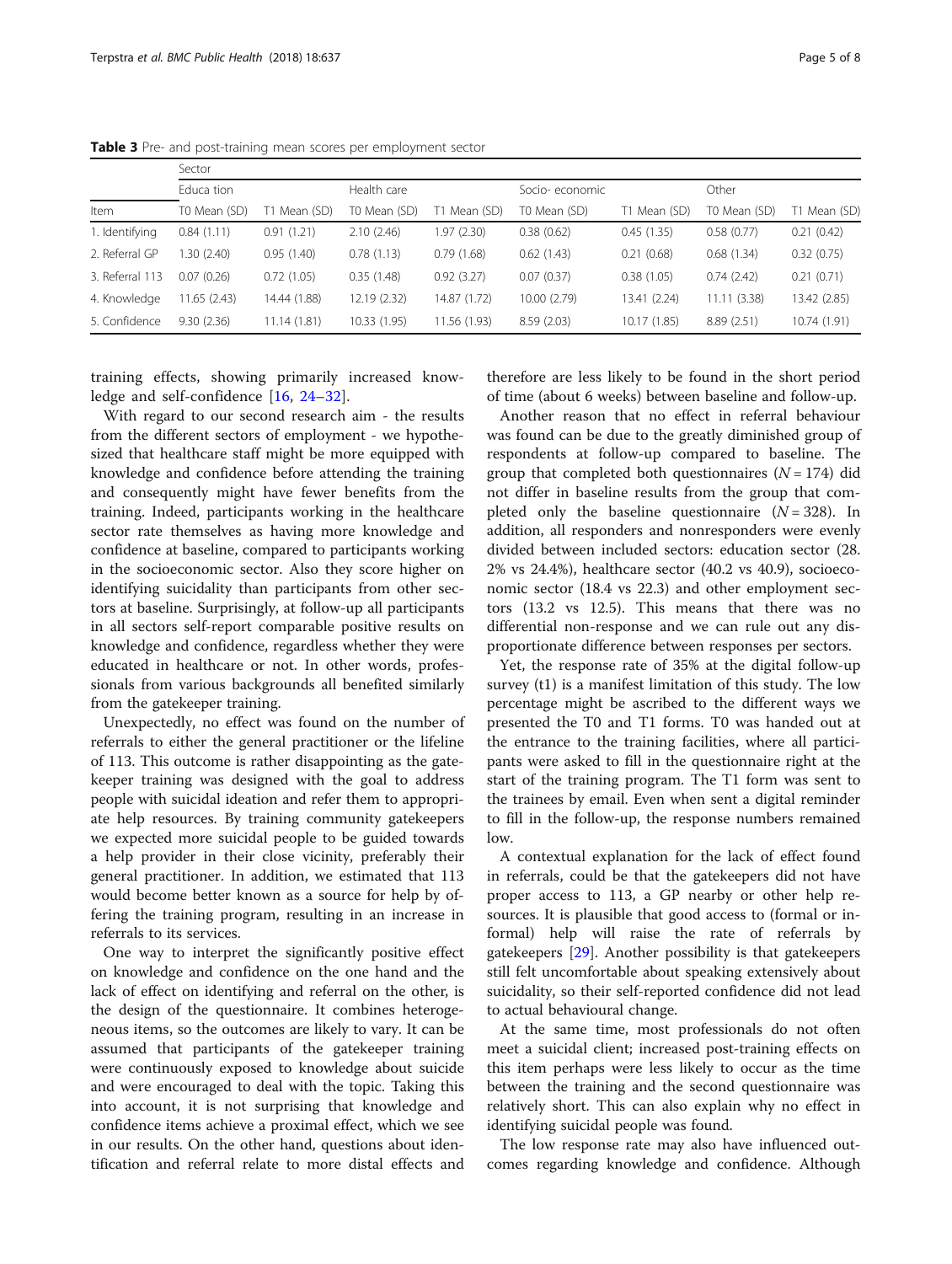<span id="page-5-0"></span>comparable international studies found similarly low response-rates in follow-up surveys [\[47](#page-7-0), [48](#page-7-0)], we opted to apply Cohen's d to measure the strength of our significantly positive findings. The effect sizes we found, subsequently demonstrate that the power of the effects on enhanced knowledge and confidence are strong: 1.17 (0. 83 to 1.59) for Knowledge, and 0.74 (0.43 to 1.09) for Confidence. Another factor that may had influence on the positive outcomes on knowledge and confidence, is the method of gathering data. This was conducted with a self-report questionnaire and possibly led to socially desirable answers. Still, the choice for self-reporting is a common practice in research on trainings and appropriate in a explorative observational study.

However, the absence of a control group, the second limitation of this study, might also have caused a responders' bias. And although our research design (non-comparative observational analysis) is not uncommon for measuring effect of an intervention in time [\[49\]](#page-7-0), the internal validity of our effects is relatively low. Most participants voluntarily participated in our training sessions, which possibly caused a selection bias of "natural helpers" [\[29,](#page-6-0) [50\]](#page-7-0). Nevertheless, the effect of the gatekeeper training convincingly improves the knowledge and self-confidence of all attending professionals, accordingly we conclude the external validity of the study remains high.

When looking at the effectiveness and review studies, randomized controlled trials are exceptional [\[21](#page-6-0), [23,](#page-6-0) [29](#page-6-0), [35,](#page-6-0) [51,](#page-7-0) [52](#page-7-0)] in the research on the effect of gatekeeper trainings. Therefore, a comprehensive follow-up study according to the golden standard of randomization would be appropriate.

The few sociodemographic information that was gathered with the questionnaire holds another risk of bias and must therefore be mentioned as a limitation. At this point it is uncertain whether, for example, age, race, or gender affected the outcomes in one way or another. Notwithstanding that all sectors show the same positive outcomes on knowledge and confidence, there is the possibility that the sociodemographic distribution of the responders group was not equal to the nonresponders group.

Finally, our study is not an experimental design, therefore we have to take into account that some external factors may have influenced our results and biased our positive outcomes. In our opinion though, the short time span between baseline and follow-up makes it highly unlikely that such a determining event occurred, so the validity of our statistically positive outcomes remains.

### Conclusions

Given the limitations, our findings show that the gatekeeper training is effective in improving knowledge and skills-confidence for a wide range of professions and

thus positively supports gatekeepers' willingness to address suicidality. Moreover, dissemination of the training program could contribute to reducing the taboo on addressing suicide and suicidal thoughts in the immediate vicinity of trainees and even encourage prevention policy within institutions where staff is trained [[24,](#page-6-0) [53\]](#page-7-0). Based on these considerations and the results of our study, we conclude that increasing the number of gatekeeper training programs in all sectors is recommended.

### Additional file

[Additional file 1:](https://doi.org/10.1186/s12889-018-5512-8) Questionnaire Gatekeeper training. Data identifies people at risk of suicide, referral to GP, referral to 113 Suicide Prevention, knowledge and confidence. Personal data of participants and ordinal data on a 5 point scale. (DOCX 15 kb)

#### Abbreviations

CBS/StatLine: Centraal Bureau voor de Statistiek, Statistics Netherlands; GLM: General linear model; GP: General practitioner; IGZ: Inspectie Gezondheidszorg en Jeugd, Dutch Health Care Inspectorate; QPR: Question, persuade, refer

### Acknowledgements

We thank all participants for participating in this study. Also we thank all the 113 trainers for handing out and collecting the questionnaires from the participants. We thank Michel Plaisier for his help in entering the questionnaires.

#### Availability of data and materials

The training material and dataset of the current study is owned by 113 Suicide Prevention and is available via the corresponding author after reasonable request to 113 Suicide Prevention.

#### Authors' contributions

ST drafted the manuscript. AB, JA, SJ, MS and RG made critical revisions to the manuscript. RG designed the study and performed the analyses. JA and AB contributed to the data analyses. All authors read and approved the final manuscript.

### Ethics approval and consent to participate

According to the guidelines of the Central Committee on Human Research (CCMO: <http://www.ccmo.nl/nl/help-mij-op-weg>), no approval of the Medical Ethical Committee is needed for studies with human subjects that are not medical and with participants who are not required to follow rules of behaviour. Data of respondents were anonymized prior to analysis. Consent of participants was given by filling in the questionnaire at T0. Participants were allowed to terminate study participation at any time without giving a reason.

### Competing interests

The authors declare that they have no competing interests.

#### Publisher's Note

Springer Nature remains neutral with regard to jurisdictional claims in published maps and institutional affiliations.

#### Author details

<sup>1</sup>Department of Research & Innovation, GGz InGeest, Amsterdam, The Netherlands. <sup>2</sup>Department of Psychiatry, VU University Medical Centre, Amsterdam, The Netherlands. <sup>3</sup>Department of Public and Occupational Health, VU University Medical Centre, Amsterdam, The Netherlands. <sup>4</sup>113 Suicide Prevention, Amsterdam, The Netherlands. <sup>5</sup>Department of Psychology, GGz Friesland, Leeuwarden, The Netherlands.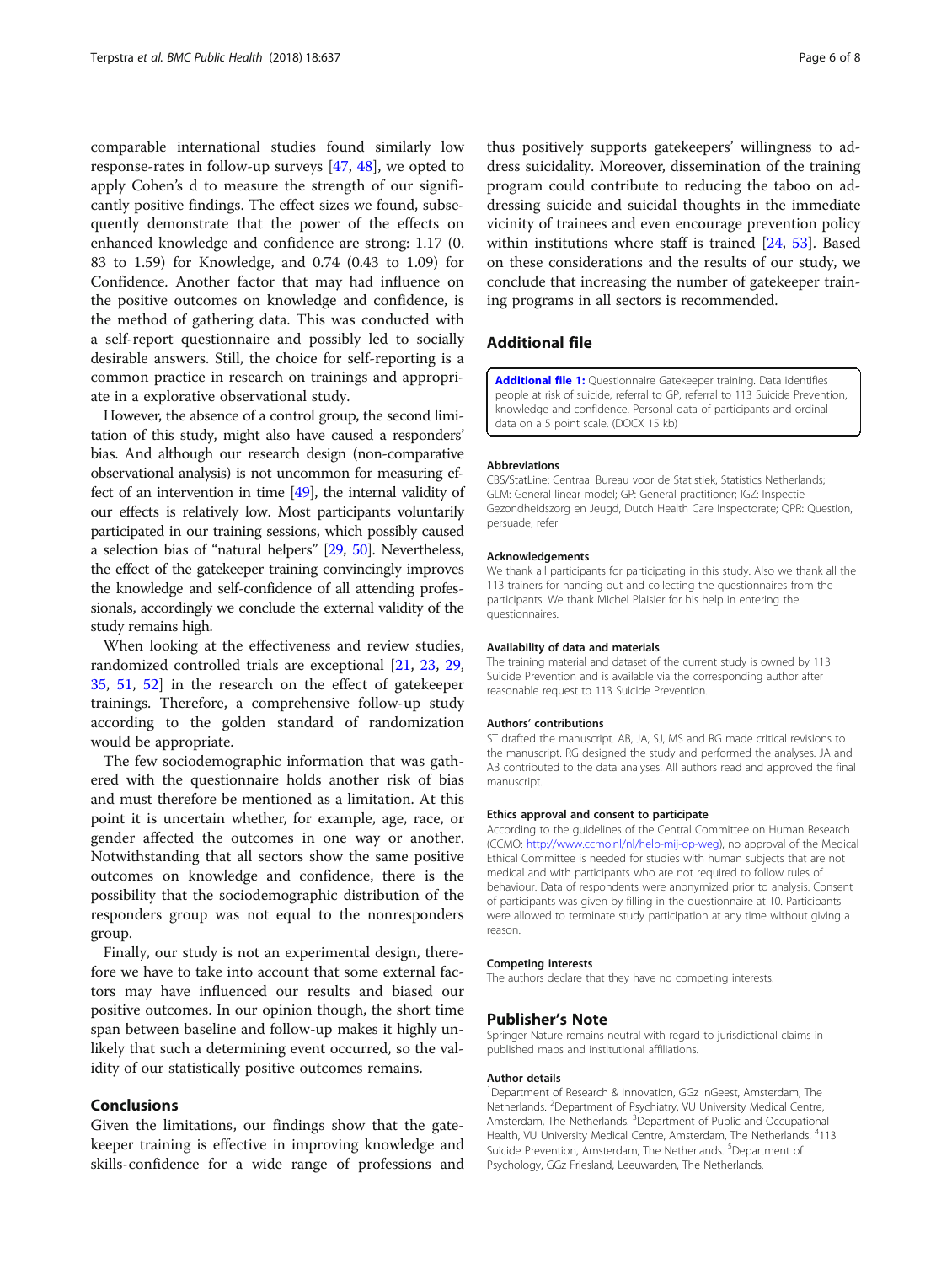### <span id="page-6-0"></span>Received: 4 January 2018 Accepted: 26 April 2018 Published online: 18 May 2018

- References
- 1. CBS/Statline. Zelfdoding 2007–2016. [http://statline.cbs.nl/Statweb/](http://statline.cbs.nl/Statweb/publication/?DM=SLNL&PA=7052_95&D1=88&D2=0&D3=0&D4=57,l&HDR=G1,G2,G3&STB=T&VW=T) [publication/?DM=SLNL&PA=7052\\_95&D1=88&D2=0&D3=0&D4=57,l&HDR=](http://statline.cbs.nl/Statweb/publication/?DM=SLNL&PA=7052_95&D1=88&D2=0&D3=0&D4=57,l&HDR=G1,G2,G3&STB=T&VW=T) [G1,G2,G3&STB=T&VW=T.](http://statline.cbs.nl/Statweb/publication/?DM=SLNL&PA=7052_95&D1=88&D2=0&D3=0&D4=57,l&HDR=G1,G2,G3&STB=T&VW=T) Accessed 8 Nov 2016.
- 2. Van Hemert AM, Kerkhof AJFM, De Keijser J, Verweij B, Van Boven C, Hummelen JW, et al. Multidisciplinaire richtlijn diagnostiek en behandeling van suïcidaal gedrag. Utrecht: De Tijdstroom; 2012.
- 3. Rijksoverheid. Kamerbrief over de landelijke agenda suïcidepreventie en Jaarrapportage vermindering suïcidaliteit 2013. [https://www.rijksoverheid.nl/](https://www.rijksoverheid.nl/documenten/kamerstukken/2014/01/20/kamerbrief-over-de-landelijke-agenda-suicidepreventie-en-jaarrapportage-vermindering-suicidaliteit-2013) [documenten/kamerstukken/2014/01/20/kamerbrief-over-de-landelijke](https://www.rijksoverheid.nl/documenten/kamerstukken/2014/01/20/kamerbrief-over-de-landelijke-agenda-suicidepreventie-en-jaarrapportage-vermindering-suicidaliteit-2013)[agenda-suicidepreventie-en-jaarrapportage-vermindering-suicidaliteit-2013.](https://www.rijksoverheid.nl/documenten/kamerstukken/2014/01/20/kamerbrief-over-de-landelijke-agenda-suicidepreventie-en-jaarrapportage-vermindering-suicidaliteit-2013) Accessed 12 May 2018.
- 4. Mann JJ, Apter A, Bertolote J, Beautrais A, Currier D, Haas A, Hendin H. Suicide Prevention Strategies. JAMA. 2005;294(16):2064-74.
- 5. Yoshimasu K, Kiyohara C, Miyashita K. Suicidal risk factors and completed suicide: meta-analyses based on psychological autopsy studies. Environ Health Prev Med. 2008;13(5):243–56.
- 6. World Health Organization. Preventing suicide: a global imperative. Geneva: World Health Organization; 2014.
- 7. Althaus D, Hegerl U. The evaluation of suicide prevention activities: state of the art. World J Biol Psychiatry. 2003;4(4):156–65.
- 8. Hegerl U, Wittmann M, Arensman E, van Audenhove C, Bouleau JH, van der Feltz-Cornelis C, et al. The "European alliance against depression (EAAD)": a multifaceted, community-based action programme against depression and suicidality. World J Biol Psychiatry. 2008;9(1):51–8.
- 9. Hegerl U, Wittenburg L, Arensman E, Van Audenhove C, Coyne JC, McDaid D, et al. Optimizing suicide prevention programs and their implementation in Europe (OSPI Europe): an evidence-based multi-level approach. BMC Public Health. 2009;9:428.
- 10. Hegerl U, Althaus D, Schmidtke A, Niklewski G. The alliance against depression: 2-year evaluation of a community-based intervention to reduce suicidality. Psychol Med. 2006;36(9):1225–33.
- 11. Knox KL. Risk of suicide and related adverse outcomes after exposure to a suicide prevention programme in the US air force: cohort study. BMJ. 2003; 327(7428):1376.
- 12. Ono Y, Sakai A, Otsuka K, Uda H, Oyama H, Ishizuka N, et al. Effectiveness of a multimodal community intervention program to prevent suicide and suicide attempts: a quasi-experimental study. PLoS One. 2013;8(10):e74902.
- 13. Székely A, Konkolÿ Thege B, Mergl R, Birkás E, Rózsa S, Purebl G, Hegerl U. How to decrease suicide rates in both genders? An effectiveness study of a community-based intervention (EAAD). PLoS One. 2013;8(9):e75081.
- 14. Van der Feltz-Cornelis CM, Sarchiapone M, Postuvan V, Volker D, Roskar S, Grum AT, et al. Best practice elements of multilevel suicide prevention strategies: a review of systematic reviews. Crisis. 2011;32(6):319–33.
- 15. Zalsman G, Hawton K, Wasserman D, van Heeringen K, Arensman E, Sarchiapone M, et al. Suicide prevention strategies revisited: 10-year systematic review. Lancet Psychiatry. 2016;3(7):646–59.
- 16. Arensman E, Coffey C, Griffin E, Van Audenhove C, Scheerder G, Gusmao R, et al. Effectiveness of depression–suicidal behaviour gatekeeper training among police officers in three European regions: outcomes of the Optimising suicide prevention Programmes and their implementation in Europe (OSPI-Europe) study. Int J Soc Psychiatry. 2016;62(7):651–60.
- 17. Coppens E, Van Audenhove C, Iddi S, Arensman E, Gottlebe K, Koburger N, et al. Effectiveness of community facilitator training in improving knowledge, attitudes, and confidence in relation to depression and suicidal behavior: results of the OSPI-Europe intervention in four European countries. J Affect Disord. 2014;165:142–50.
- 18. Slade K, Forrester A. Shifting the paradigm of prison suicide prevention through enhanced multi-agency integration and cultural change. J Forensic PsychiatPsychol. 2015;26(6):737–58.
- 19. Walrath C, Godoy Garraza L, Reid H, Goldston DB, & Mckeon R. Impact of the garrett lee smith youth suicide prevention program on suicide mortality. 2015. [doi.org/10.2105/AJPH.2014](http://doi.org/10.2105/AJPH.2014)
- 20. Ayer L, Ramchand R, Geyer L, Burgette L, Kofner A. The influence of training, reluctance, efficacy, and stigma on suicide intervention behavior among NCOs in the Army and marine corps. J Prim Prev. 2016;37(3):287–302.
- 21. Cross W, Matthieu MM, Lezine DQ, Knox KL. Does a brief suicide prevention gatekeeper training program enhance observed skills? Crisis. 2010;31(3):149–59.
- 22. Marzano L, Smith M, Long M, Kisby C, Hawton K. Police and suicide prevention: evaluation of a training program. Crisis. 2016;37(3):194–204.
- 23. McLean K, Becker MAS. Bridging the gap: connecting resident assistants and suicidal residents through gatekeeper training. Suicide Life Threat Behav. 2017; <https://doi.org/10.1111/sltb.12348>.
- 24. Chauliac N, Brochard N, Payet C, Margue Y, Bordin P, Depraz P, et al. How does gatekeeper training improve suicide prevention for elderly people in nursing homes? A controlled study in 24 centres. European Psychiatry. 2016;37:56–62.
- 25. Cwik MF, Tingey L, Wilkinson R, Goklish N, Larzelere-Hinton F, Barlow A. Suicide prevention gatekeeper training: can they advance prevention in Indian country? Archives of Suicide Research. 2016;20(3):402–11.
- 26. Nasir BF, Hides L, Kisely S, Ranmuthugala G, Nicholson GC, Black E, et al. The need for a culturally-tailored gatekeeper training intervention program in preventing suicide among indigenous peoples: a systematic review. BMC Psychiatry. 2016;16(1):357.
- 27. Silva C, Smith AR, Dodd DR, Covington DW, Joiner TE. Suicide-related knowledge and confidence among behavioral health care staff in seven states. Psychiatr Serv. 2016;67(11):1240–5.
- 28. Tompkins TL, Witt J, Abraibesh N. Does a gatekeeper suicide prevention program work in a school setting? Evaluating training outcome and moderators of effectiveness. Suicide Life Threat Behav. 2010;40(5):506–15.
- 29. Wyman PA, Brown CH, Inman J, Cross W, Schmeelk-Cone K, Guo J, Pena JB. Randomized trial of a gatekeeper program for suicide prevention: 1-year impact on secondary school staff. J Consult Clin Psychol. 2008;76(1):104–15.
- 30. Bean G, Baber KM. Connect: an effective community-based youth suicide prevention program. Suicide Life Threat Behav. 2011;41(1):87–97.
- 31. Teo AR, Andrea SB, Sakakibara R, Motohara S, Matthieu MM, Fetters MD. Brief gatekeeper training for suicide prevention in an ethnic minority population: a controlled intervention. BMC Psychiatry. 2016;16:211.
- 32. Hashimoto N, Suzuki Y, Kato TA, Fujisawa D, Sato R, Aoyama-Uehara K, et al. Effectiveness of suicide prevention gatekeeper-training for university administrative staff in Japan. Psychiatry Clin Neurosci. 2016;70(1):62–70.
- 33. Rodi MS, Garraza LG, Walrath C, Stephens RL, Condron DS, Hicks BB, McKeon R. Referral patterns for youths identified at risk for suicide by trained gatekeepers. Crisis. 2012;33(2):113–9.
- 34. Susanne Condron D, Garraza LG, Walrath CM, McKeon R, Goldston DB, Heilbron NS. Identifying and referring youths at risk for suicide following participation in school-based gatekeeper training. Suicide Life Threat Behav. 2015;45(4):461–76.
- 35. Tsai WP, Lin LY, Chang HC, Yu LS, Chou MC. The effects of the gatekeeper suicide-awareness program for nursing personnel. Perspect Psychiatr Care. 2011;47(3):117–25.
- 36. Mason K, Geist M, Kuo R, Marshall D, Wines JD. Predictors of Clergy's ability to fulfill a suicide prevention gatekeeper role. J Pastoral Care Counsel. 2016; 70(1):34–9.
- 37. Quinnett, P. QPR gatekeeper training for suicide prevention. The Model, Theory and Research. © 2012. [http://www.qprinstitute.com/uploads/](http://www.qprinstitute.com/uploads/QPR%20Theory%20Paper.pdf) [QPR%20Theory%20Paper.pdf.](http://www.qprinstitute.com/uploads/QPR%20Theory%20Paper.pdf) Accessed 01 Dec 2016.
- 38. Isaac M, Elias B, Katz LY, Belik SL, Deane FP, Enns MW, et al. Gatekeeper training as a preventative intervention for suicide: a systematic review. Can J Psychiatr. 2009;54(4):260–8.
- 39. Burnette C, Ramchand R, Ayer L. Gatekeeper training for suicide prevention. A theoretical model and review of the empirical literature. Rand Health Q. 2015;5(1):16. <https://www.ncbi.nlm.nih.gov/pmc/articles/PMC5158249/>. Accessed 10 Mar 2017
- 40. Lipson SK. A comprehensive review of mental health gatekeepertrainings for adolescents and young adults. Int J Adolesc Med Health. 2014;26(3):309–20.
- 41. Gilissen, R., De Bruin, K., Burger, I., & Van Hemert, B. Kenmerken van personen overleden door zelfdoding. Epidemiologisch bulletin. 2013;48(4). [https://www.113.nl/sites/default/files/113/Artikelen/EPIBUL-2013-Gilissen](https://www.113.nl/sites/default/files/113/Artikelen/EPIBUL-2013-Gilissen-kenmerken%20zelfdoding.pdf)[kenmerken%20zelfdoding.pdf](https://www.113.nl/sites/default/files/113/Artikelen/EPIBUL-2013-Gilissen-kenmerken%20zelfdoding.pdf). Accessed 21 Nov 2016.
- 42. Steendam M. Gatekeepers in gesprek met suïcidale jongeren. Tijdschrift voor Jeugdgezondheidszorg. 2015;48(4):117.
- 43. Quinnet P. What is QPR? [http://www.qprinstitute.com/about-qpr.](http://www.qprinstitute.com/about-qpr) Accessed 12 Dec 2016.